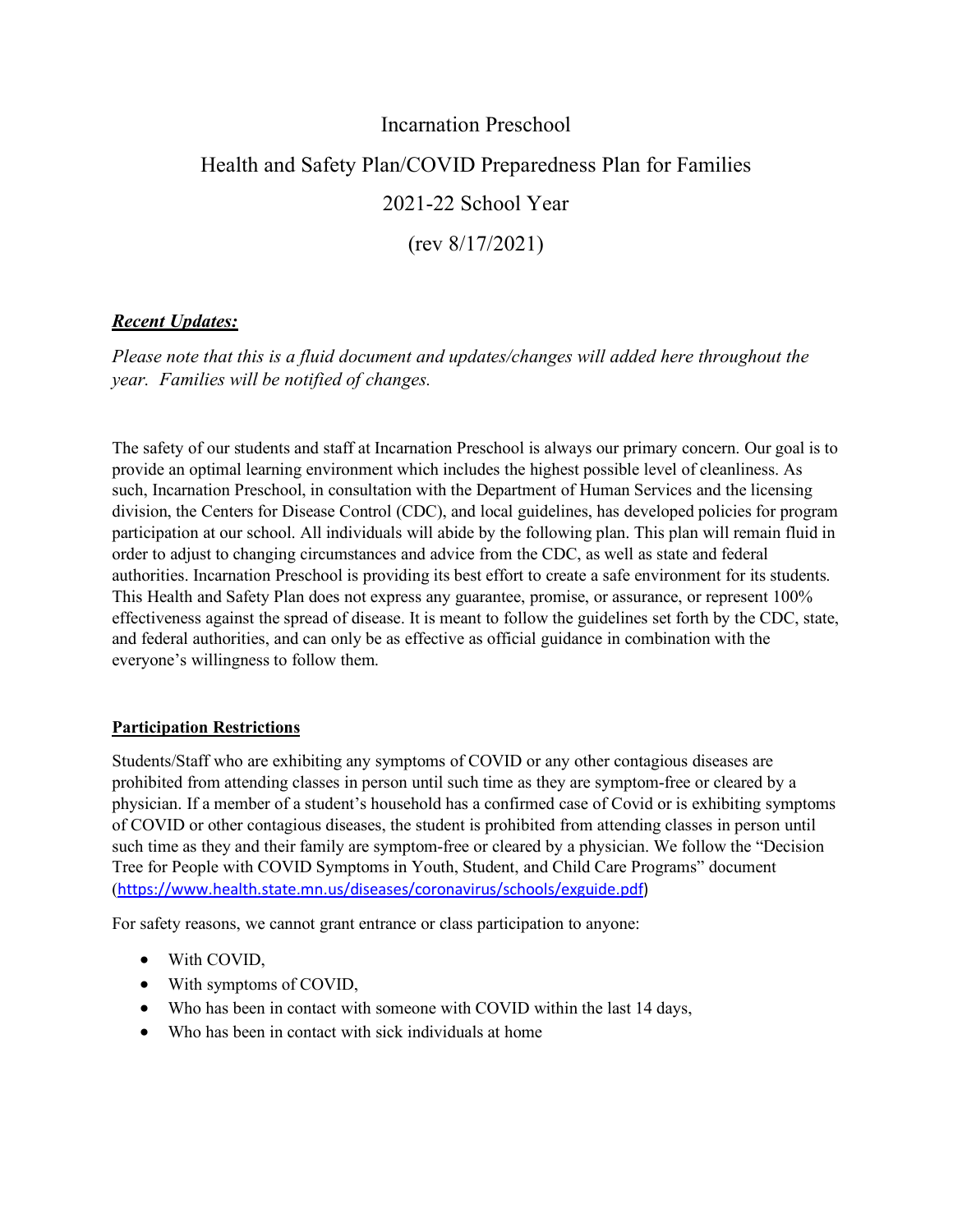#### **Quarantine Policy**

- Students/staff that are exposed to COVID or test positive themselves, must notify the Preschool Director and quarantine for 14 days from exposure.
- In the event that a child that tests positive for COVID exposes an entire classroom(s) to COVID, members of the classroom will need to quarantine for 14 days. The room will be thoroughly cleaned before used again by another group.

#### **Masks and Personal Protective Equipment**

- Incarnation Preschool children and their family members will follow Incarnation Lutheran Church's masking policy and the policy of Mounds View School District that masks will be required for everyone in the building ages 2 and up.
- Families and children are to come with their own masks. It is suggested that you put an extra mask in your child's backpack in the event that your child likes to suck/chew on it. We will have extra masks in the Preschool office if you forget them.
- Children are encouraged to be able put on/off the mask on their own. It should be worn in the correct way, covering the child's nose and mouth. It must not become a "distraction" during class.
- Staff will try NOT to touch or assist with masks. This is to minimize touching and exposure.
- The Preschool Committee has decided to make vaccinations mandatory for preschool staff members. Staff is welcome to wear as much personal protective equipment as they feel comfortable doing in order to keep themselves safe.
- Masks should be laundered after use each day (or use a different one each day).

#### **Drop Off**

Prior to coming to school, families must perform a daily health check at home which includes:

- A visual inspection of the child for signs of illness and a temperature check.
- If a child presents a temperature of  $100.0\textdegree F$  or above, they are not allowed at school.

Families will park in the parking lot and walk their children to their classroom.

- Students must be dropped off no earlier than 5 minutes prior to their scheduled class. This is to avoid unnecessary exposure and too many people congregating in the preschool hallway.
- Preschool Family Members and Carpool Drivers: Masks are required, regardless of vaccination status, for all persons entering the building ages 2 and above.
- Staff may ask for verbal confirmation from parent/guardian at the classroom door that the child does not have a fever, shortness of breath, cough, or other symptoms.
- Families may not leave until their child is successfully admitted and is with a preschool staff member.
- We encourage families that wish to talk or socialize with each other to do so away from the preschool hallway and to follow social distancing guidelines.
- A student will not be allowed to stay if they present any of these COVID symptoms: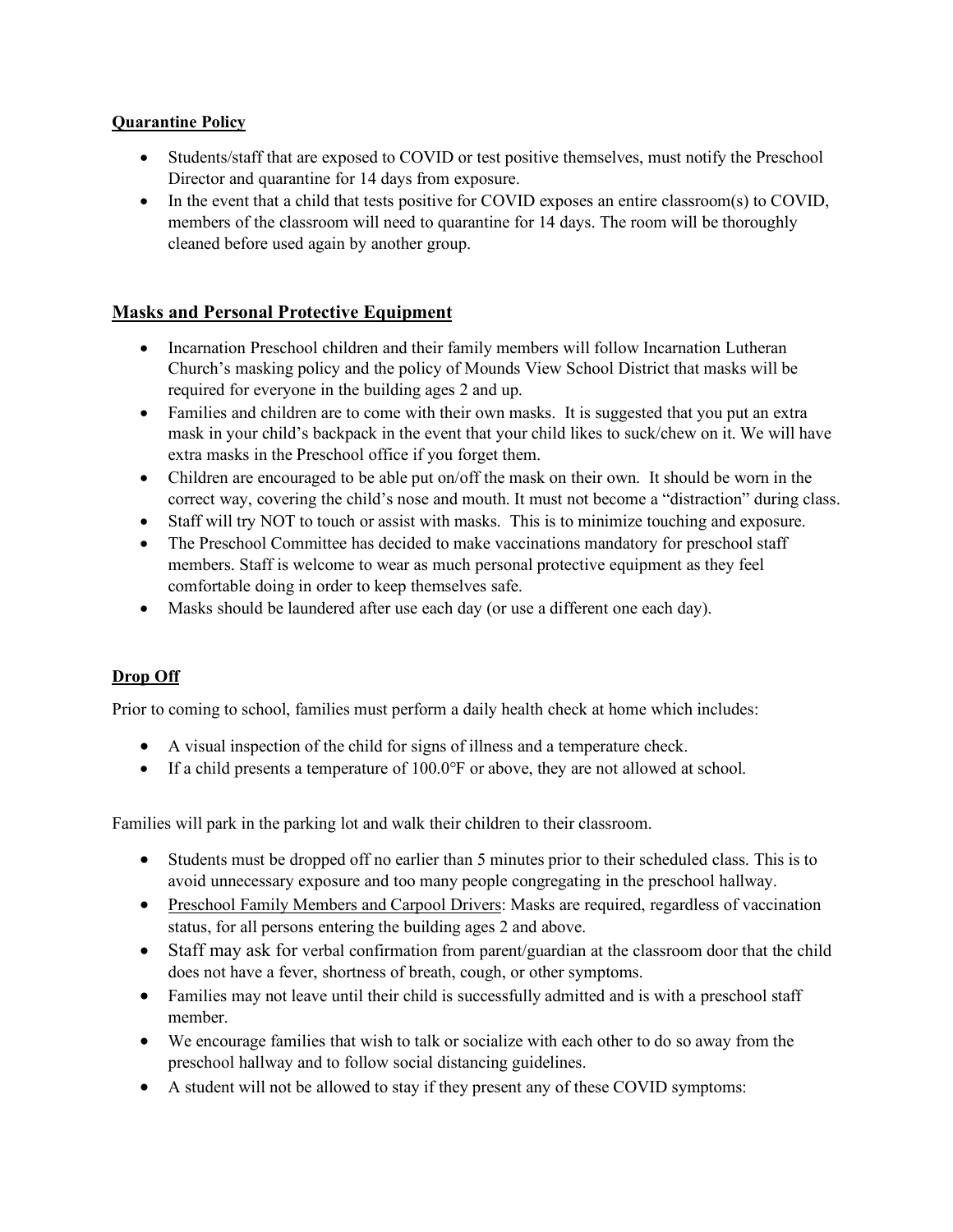- Active cough,
- Shortness of breath,
- Headache,
- Fever,
- Sore throat,
- Repeated shaking with chills, or
- Loss of taste or smell.

## **Dismissal/Pick Up**

- Please arrive at the parking lot at least 5 minutes before the scheduled class end time to be ready to pick up your child at dismissal time outside at the playground or when they exit the building at door #2.
- When there is inclement weather, children will be dismissed from door #2.
- Families will need to park in the parking lot and walk up to the class to obtain their child at dismissal areas.
- Families are required to follow all masking and social distancing guidelines when on church property.

## **Personal Belongings**

- As we learned during the pandemic and 2020-21 school year, preschoolers are very capable of being self-sufficient. We encourage families at drop off to initially help teach your child how to do their "jobs" when they arrive (put bags away, hang up coats, wash hands, and check in). This process also helps eliminate possible cross contamination among families, children and staff.
- Each child will place their backpack/bag in their cubby. Those children that have lunch with their class, will keep their lunches in their cubby until it is time for lunch.
- Children are encouraged not to touch their mask too much during the day.

## **Class Activities and Safety Measures**

- Handwashing will be a priority at school. We strongly encourage families to work at home with their children on how to properly wash their hands independently.
- Social distance markers will be placed on the floor so that children will learn where to stand or sit.
- Every attempt will be made to give children their own art supplies to use during class. When a child is done with their items, they will be placed in a separate bin to be cleaned and sanitized.
- Usual activities such as water play, sand play and dress up clothes will be suspended. The items used in the room need to be cleaned easily and daily. Note: Families will be asked to supply playdough for their own child's use at school. It will be stored in a Ziploc with the child's name.
- Your child's class can use their own classroom, the playground, outside church areas and various other rooms in the building as needed.